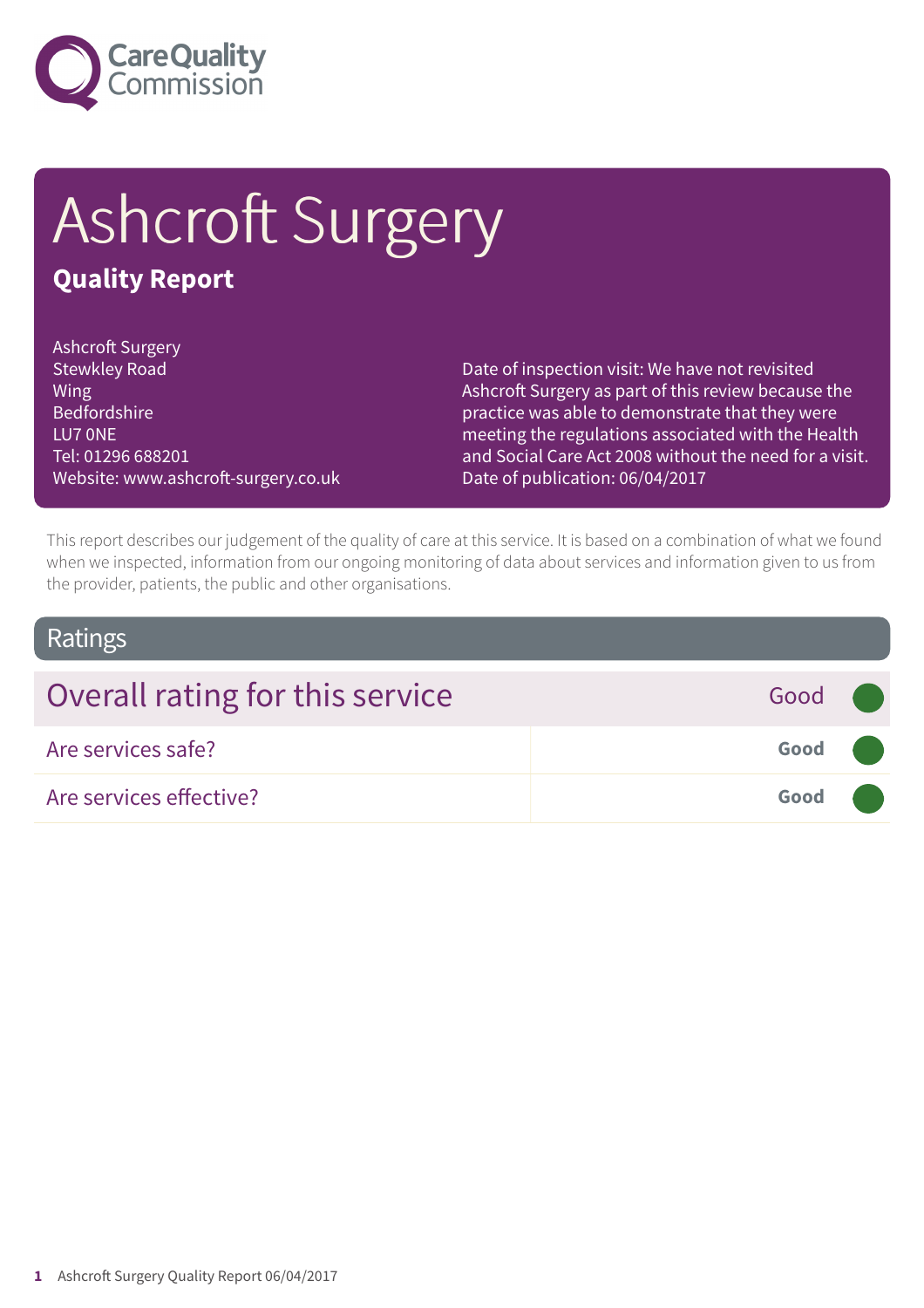### **Contents**

| Summary of this inspection                  | Page           |  |
|---------------------------------------------|----------------|--|
| Overall summary                             | $\overline{2}$ |  |
| The five questions we ask and what we found | $\overline{4}$ |  |
| The six population groups and what we found | 5              |  |
| Detailed findings from this inspection      |                |  |
| Our inspection team                         | $\overline{7}$ |  |
| Background to Ashcroft Surgery              | $\overline{7}$ |  |
| Why we carried out this inspection          | $\overline{7}$ |  |
| How we carried out this inspection          | $\overline{7}$ |  |
| Detailed findings                           | 9              |  |

### Overall summary

#### **Letter from the Chief Inspector of General Practice**

At our previous comprehensive inspection at Ashcroft Surgery in Wing, Bedfordshire on 27 September 2016 we found two breaches of regulations relating to the provision of safe and effective services. The overall rating for the practice was requires improvement. Specifically, Ashcroft Surgery was rated requires improvement for providing safe and effective services and good for the provision of caring, responsive and well-led services. The full comprehensive report on the September 2016 inspection can be found by selecting the 'all reports' link for Ashcroft Surgery on our website at www.cqc.org.uk.

This inspection was a desk-based review carried out on 27 March 2017 to confirm that the practice had carried out their plan to meet the legal requirements in relation to the breaches in regulations that we identified in our previous inspection in September 2016. This report covers our findings in relation to those requirements and also additional improvements made since our last inspection.

We found the practice had made improvements since our last inspection. Using information provided by the practice we found the practice was now meeting the regulations that had previously been breached. We have

amended the rating for this practice to reflect these changes. The practice is now rated good for the provision of safe, effective, caring, responsive and well led services. All six population groups have also been re-rated following these improvements and are also rated as good.

Our key findings were as follows:

- The practice had assessed what emergency medicines should be available and increased awareness to ensure staff knew the location of the emergency medicines. The practice had the appropriate medicines available to respond to medical emergencies.
- Appropriate appraisal arrangements were now in place, appraisals had been completed and there was evidence of performance monitoring and identification of personal and professional development.
- The practice had taken steps to increase the number of identified patients with caring responsibilities within the practice population. In March 2017, the practice patient population list was 3,950. The practice had identified 63 patients, who were also a carer; this was an increase from 39 identified carers at the September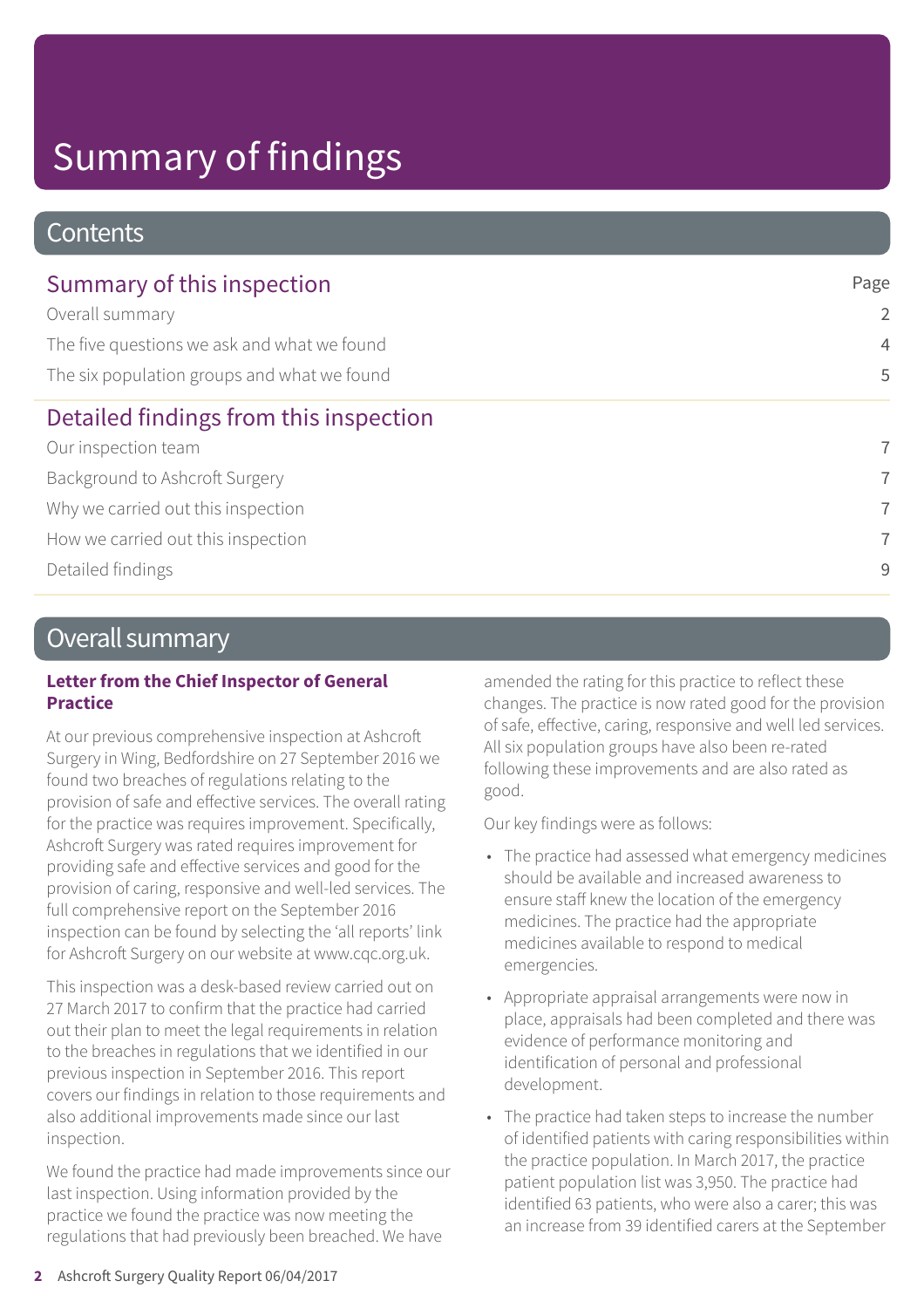2016 inspection and amounted to approximately 1.5% of the practice list. Each month the practice was identifying more and advising them of the various avenues of support available from the practice, the local council and charities and voluntary organisations such as The Alzheimer's Society where appropriate.

• The practice had increased the promotion of the NHS Friends and Family Test within the practice and was taking appropriate action with a view to monitor the

patient experience. Practice staff had actively promoted completion of this test and other patient experience tools. Initially participation was slow with only six cards completed in the two month period of November 2016 and December 2016. This improved in January 2017 with 13 feedback cards completed.

### **Professor Steve Field CBE FRCP FFPH FRCGP**

Chief Inspector of General Practice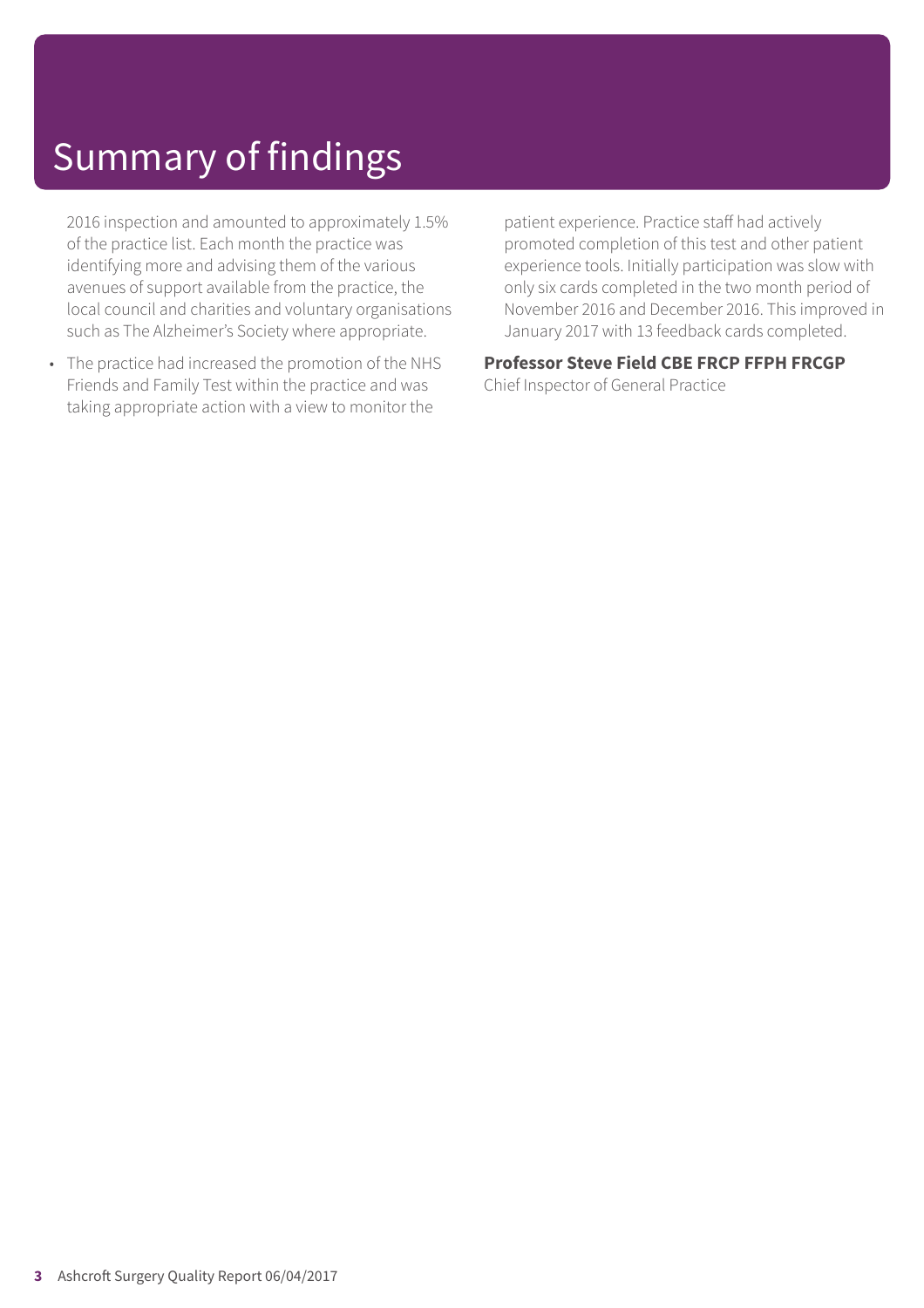### The five questions we ask and what we found

We always ask the following five questions of services.

#### **Are services safe?**

The practice had taken appropriate action and is now rated as good for the provision of safe services.

Our last inspection in September 2016 identified concerns relating to how the practice would manage a medical emergency. Specifically, the practice did not have appropriate emergency medicines and staff were unsure of where they would access emergency medicines. If staff were not sure where to obtain medicines or whether they were stored onsite, this could delay any response to a medical emergency.

Using information provided by the practice we found the concerns had been addressed:

• The practice had assessed what emergency medicines should be available and increased awareness to ensure staff knew the location of the emergency medicines. The practice had the appropriate medicines available to respond to medical emergencies including atropine (required as the practice performed aspects of minor surgery) and naloxone which would be used in the care of an overdose on pain relief medicine.

#### **Are services effective?**

The practice had taken appropriate action and is now rated as good for the provision of effective services.

Our last inspection in September 2016 identified concerns relating to staff appraisals. Whilst training arrangements were consistent there was not a programme of staff appraisals.

Using information provided by the practice we found the concerns had been addressed:

• Appropriate appraisal arrangements were now in place, appraisals had been completed for all members of staff and there was evidence of performance monitoring and identification of personal and professional development. We also saw an appraisal programme for the next cycle of yearly appraisals.

**Good –––**

**Good –––**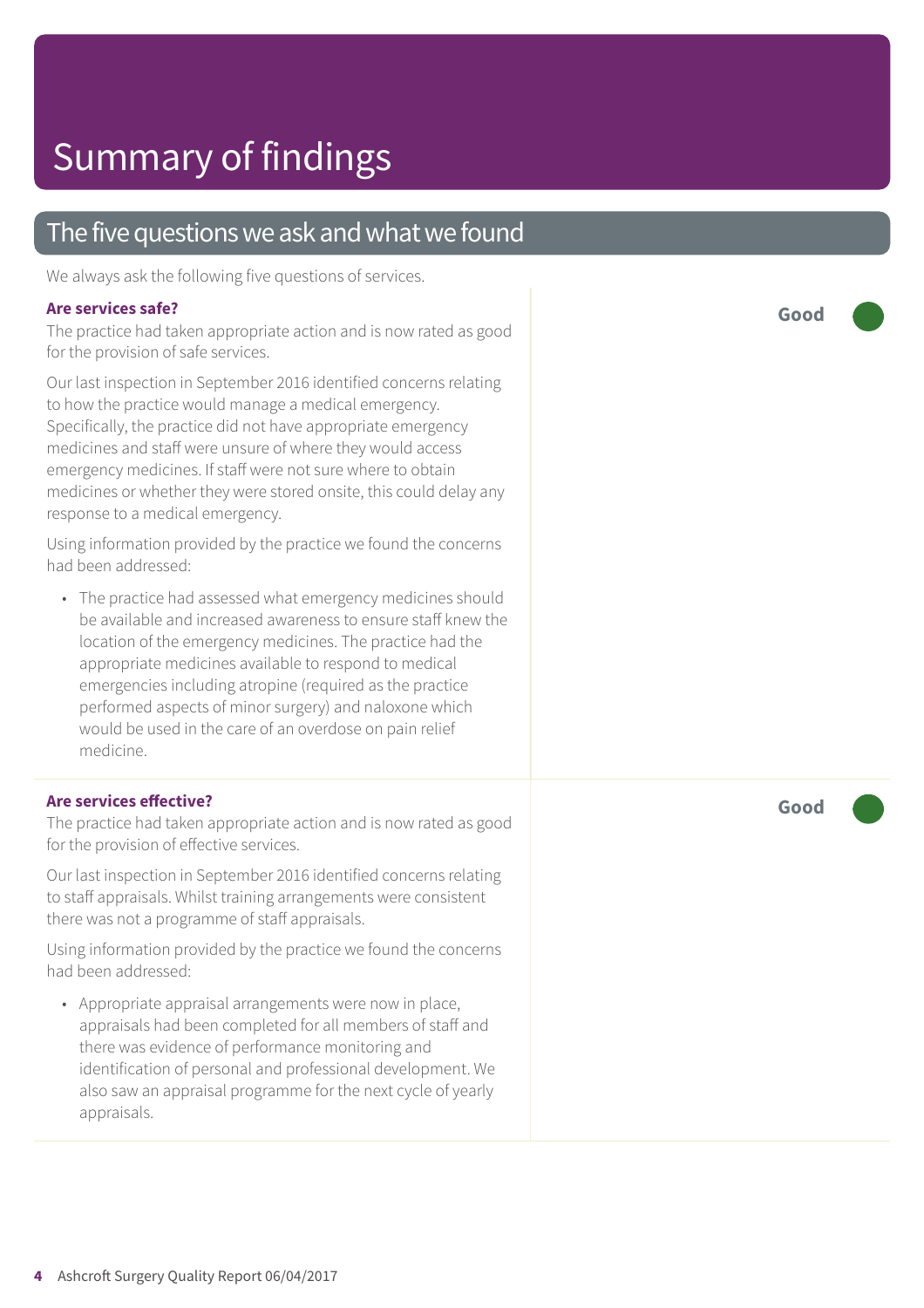### The six population groups and what we found

We always inspect the quality of care for these six population groups.

| <b>Older people</b><br>The provider had resolved the concerns related to the safe and<br>effective domains identified at our inspection on 27 September 2016<br>which applied to everyone using this practice, including this<br>population group. The population group ratings have been updated<br>to reflect this.                                                                                                                                 | Good |
|-------------------------------------------------------------------------------------------------------------------------------------------------------------------------------------------------------------------------------------------------------------------------------------------------------------------------------------------------------------------------------------------------------------------------------------------------------|------|
| <b>People with long term conditions</b><br>The provider had resolved the concerns related to the safe and<br>effective domains identified at our inspection on 27 September 2016<br>which applied to everyone using this practice, including this<br>population group. The population group ratings have been updated<br>to reflect this.                                                                                                             | Good |
| <b>Families, children and young people</b><br>The provider had resolved the concerns related to the safe and<br>effective domains identified at our inspection on 27 September 2016<br>which applied to everyone using this practice, including this<br>population group. The population group ratings have been updated<br>to reflect this.                                                                                                          | Good |
| Working age people (including those recently retired and<br>students)<br>The provider had resolved the concerns related to the safe and<br>effective domains identified at our inspection on 27 September 2016<br>which applied to everyone using this practice, including this<br>population group. The population group ratings have been updated<br>to reflect this.                                                                               | Good |
| People whose circumstances may make them vulnerable<br>The provider had resolved the concerns related to the safe and<br>effective domains identified at our inspection on 27 September 2016<br>which applied to everyone using this practice, including this<br>population group. The population group ratings have been updated<br>to reflect this.                                                                                                 | Good |
| • Furthermore, the practice had taken steps to increase the<br>number of identified patients with caring responsibilities within<br>the practice population. In March 2017, the practice patient<br>population list was 3,950. The practice had identified 63<br>patients, who were also a carer; this was an increase from 39<br>identified carers at the September 2016 inspection and<br>amounted to approximately 1.5% of the practice list. Each |      |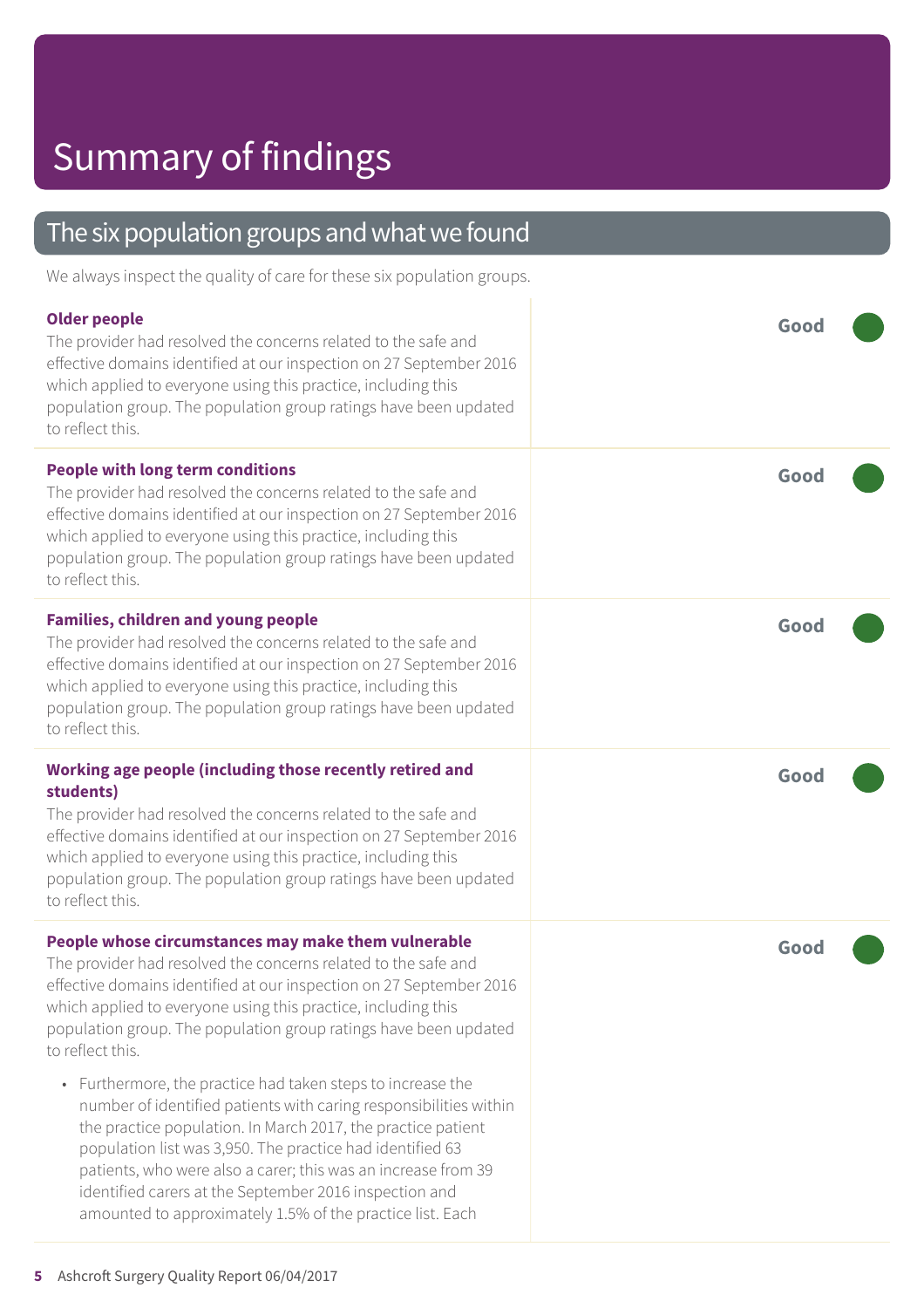month the practice was identifying more carers and advising them of the various avenues of support available from the practice, the local council and charities and voluntary organisations such as The Alzheimer's Society where appropriate

#### **People experiencing poor mental health (including people with dementia)**

The provider had resolved the concerns related to the safe and effective domains identified at our inspection on 27 September 2016 which applied to everyone using this practice, including this population group. The population group ratings have been updated to reflect this.

**Good –––**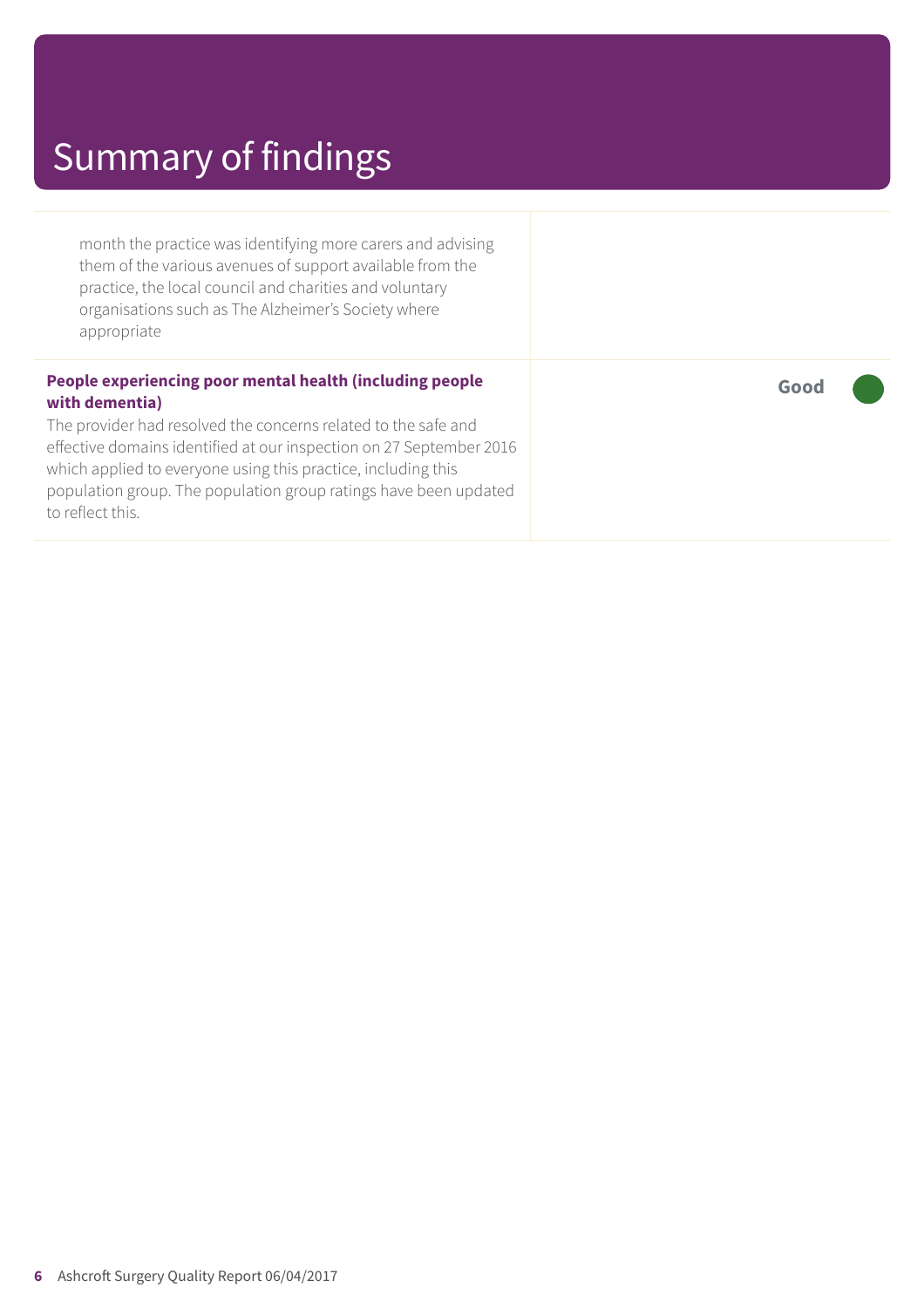

# Ashcroft Surgery **Detailed findings**

### Our inspection team

#### **Our inspection team was led by:**

This desk based review inspection was completed by a CQC Inspector**.**

### **Background to Ashcroft Surgery**

Ashcroft Surgery is a small rural GP dispensing practice located in purpose built premises in Wing, the village between Aylesbury, Buckinghamshire and Leighton Buzzard, Bedfordshire. Ashcroft Surgery is one of the practices within Aylesbury Vale Clinical Commissioning Group (CCG) and provides general medical services to approximately 3,950 registered patients. A CCG is a group of general practices that work together to plan and design local health services in England. They do this by 'commissioning' or buying health and care services.

Services are provided from:

• Ashcroft Surgery, Stewkley Road, Wing, Near Leighton Buzzard, Bedfordshire LU7 0NE.

There are also two outreach clinics in two nearby villages:

- Cheddington (Methodist Church), The Green, Cheddington, Leighton Buzzard, Bedfordshire LU7 0RJ.
- Stewkley (Pavillion), Soulbury Road, Stewkley, Leighton Buzzard, Bedfordshire LU7 0HN.

According to data from the Office for National Statistics, Wing and the surrounding villages have high levels of affluence, low incidence of substance misuse, low incidence of severe mental health problems and low levels of deprivation.

Ethnicity based on demographics collected in the 2011 census shows the population of Wing and the surrounding villages is predominantly White British. The practice population has a lower proportion of patients aged between 20 and 39 years when compared to the local CCG and national averages whilst there is a higher proportion of patients aged between 45 and 74 years. Ashcroft Surgery also provides GP services to a local residential home (38 patients).

Over the previous three years Ashcroft Surgery has seen a significant amount of change, including changes of some of the key members of staff including GP Partners and the practice manager.

The practice comprises of one GP (a male GP) who is supported by two salaried GPs (both female). The all-female nursing team consists of one practice nurse and one health care assistant.

The practice manager, together with a team of reception and administrative staff they undertake the day to day management and running of the practice.

One of the GPs is the designated dispensary lead and the dispensary team consists of a dispensary manager, two dispensers and an assistant dispenser who also performs reception duties.

Ashcroft Surgery is open between 8.30am and 6pm Monday to Friday with a range of appointments between 8.45am and 6pm. During the period between 8am and 8.30am and 6pm and 6.30pm, the Duty GP provides emergency arrangements to patients contacting the practice.

GP consultations at the two outreach clinics are available every Tuesday, in Cheddington between 9am and 9.30am and Stewkley between 11am and 12 noon. There were no extended hour's surgeries available. The dispensary has core opening hours between 9am and 6pm every weekday.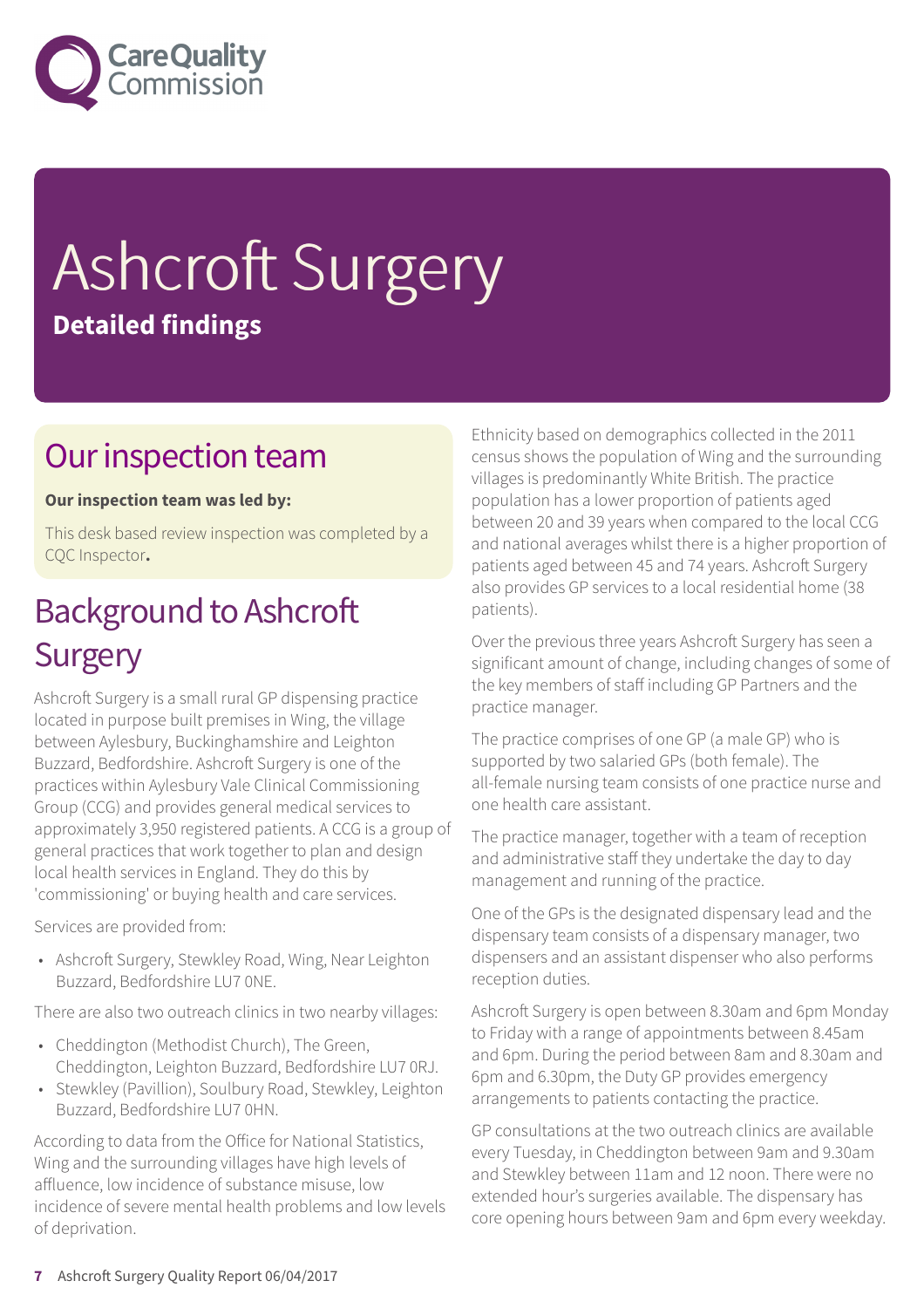# Detailed findings

The practice has opted out of providing the out-of-hours service. This service is provided by the out-of-hours service accessed via the NHS 111 service. Advice on how to access the out-of-hours service is clearly displayed on the practice website, on both practices door and over the telephone when the surgery is closed.

### Why we carried out this inspection

We carried out a comprehensive inspection of this service under Section 60 of the Health and Social Care Act 2008 as part of our regulatory functions. This inspection took place on 27 September 2016 and we published a report setting out our judgements. These judgements identified two breaches of regulations. We asked the provider to send a report of the changes they would make to comply with the regulations they were not meeting at that time.

We undertook a follow up desk-based focused inspection on 27 March 2017 to follow up and assess whether the necessary changes had been made, following our inspection in September 2016. We focused on the aspects of the service where we found the provider had breached regulations during our previous inspection. We followed up to make sure the necessary changes had been made. We found the practice was meeting all the requirements of the regulations that had previously been breached.

This report should be read in conjunction with the full inspection report.

### How we carried out this inspection

We carried out a desk-based focused inspection of Ashcroft Surgery on 27 March 2017. This involved reviewing evidence provided by the practice and a range of information we hold about the practice.

- We reviewed the previous Care Quality Commission (CQC) inspection report and the action plan submitted by the practice outlining how they would make the necessary improvements to comply with the regulation.
- We also reviewed information provided by the practice, including evidence of the new arrangements to manage medical emergencies, evidence of completed appraisals and information of improved systems to identify patients with caring responsibilities and how the practice monitored the patient experience.

All were relevant to demonstrate the practice had addressed the breaches of regulation identified at the inspection in September 2016.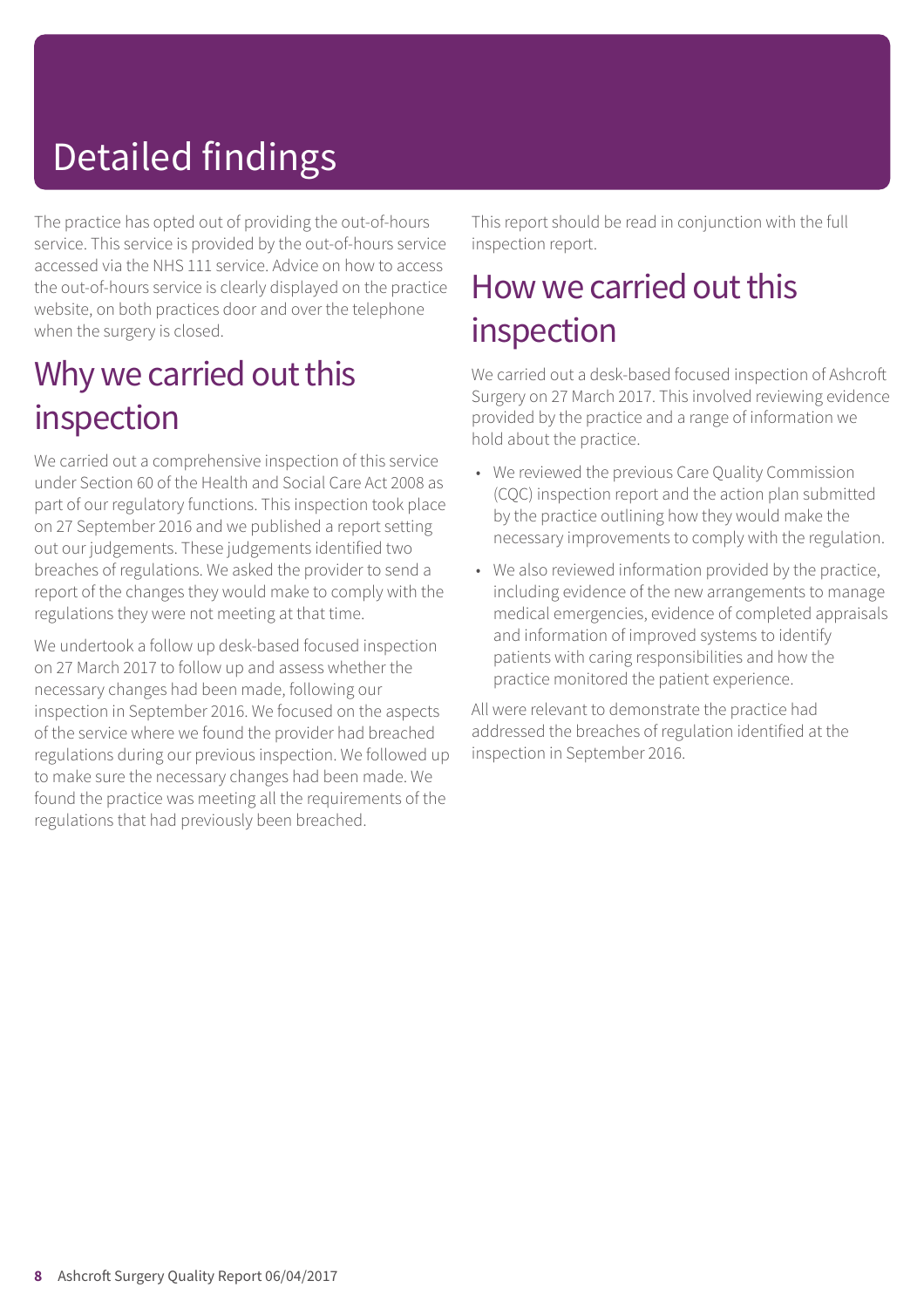## Are services safe?

### **Our findings**

When we inspected Ashcroft Surgery in September 2016, we identified concerns relating to how the practice would manage a medical emergency. Specifically, the practice did not have appropriate emergency medicines and staff were unsure of where they would access emergency medicines. If staff were not sure where to obtain medicines or whether they were stored onsite, this could delay any response to a medical emergency.

We reviewed information provided by the practice and found the practice had made improvements to address the concerns previously identified.

**Arrangements to deal with emergencies and major incidents**

There was now appropriate storage of emergency medicines. Following the September 2016 inspection, the practice had recorded the lack of two emergency medicines (atropine and naloxone) as a significant event. As part of that analysis the practice now had these added to the emergency medicines kit.

We saw there was now a designated lead member of staff to monitor these medicine including monitoring stock levels and expiry dates every month. In January 2017, we saw the practice had completed an emergency drill which confirmed that all staff were aware of the location of all emergency equipment and medications.

These actions were now ensuring that requirements relating to safe care and treatment were being met.